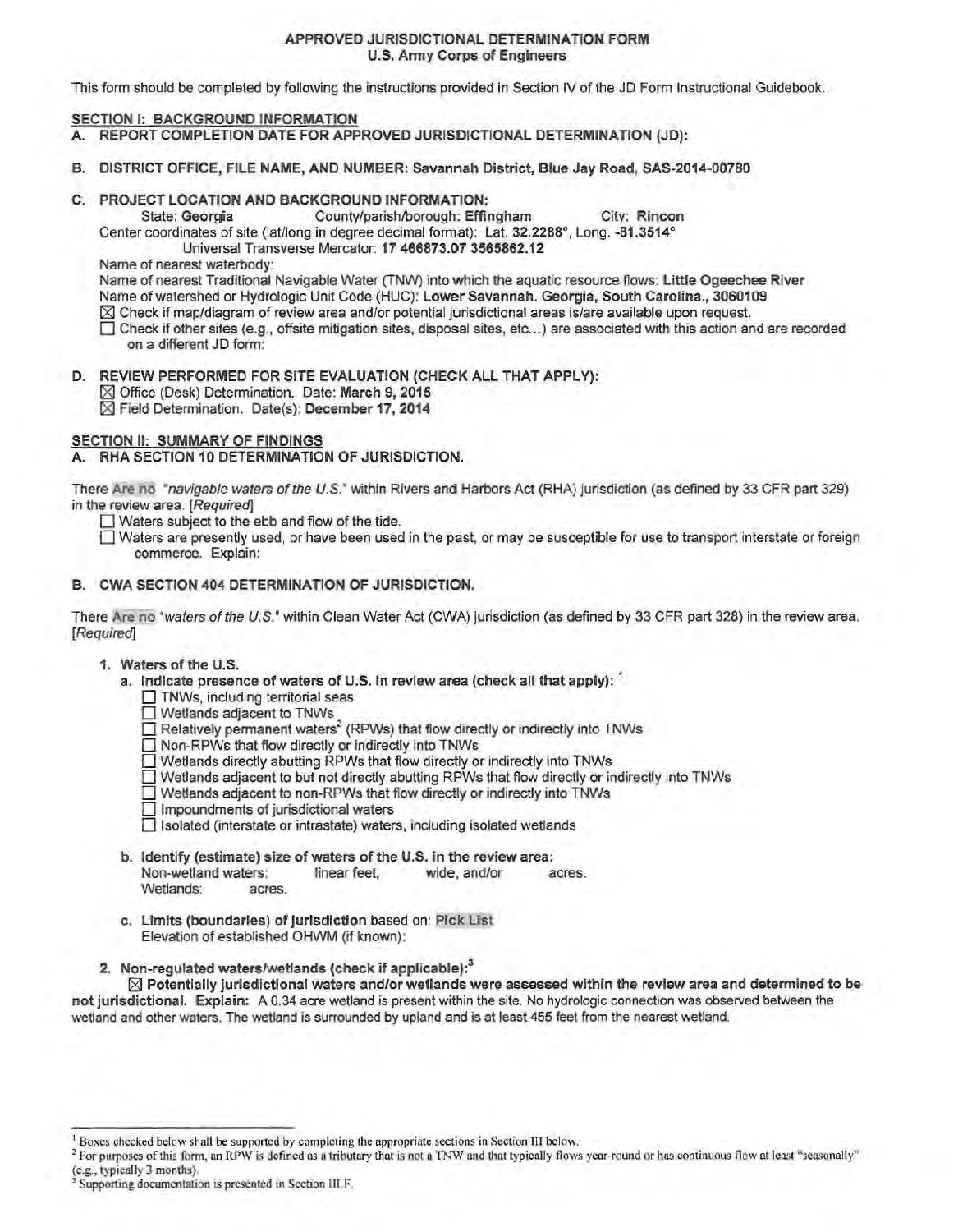### SECTION III: CWA ANALYSIS

#### A. TNWs AND WETLANDS ADJACENT TO TNWs

The agencies will assert jurisdiction over TNWs and wetlands adjacent to TNWs. If the aquatic resource is a TNW, complete Section 111.A.1 and Section 111.D.1. only; if the aquatic resource is a wetland adjacent to a TNW, complete Sections III.A.1 and 2 and Section III.D.1.; otherwise, see Section III.B below.

1. TNW Identify TNW:

Summarize rationale supporting determination:

#### 2. Wetland adjacent to TNW Summarize rationale supporting conclusion that wetland is "adjacenf':

B. CHARACTERISTICS OF TRIBUTARY (THAT IS NOT A TNW) AND ITS ADJACENT WETLANDS (IF ANY):

This section summarizes information regarding characteristics of the tributary and its adjacent wetlands, if any, and it helps determine whether or not the standards for jurisdiction established under Rapanos have been met.

The agencies will assert jurisdiction over non-navigable tributaries of TNWs where the tributaries are "relatively permanent waters" (RPWs), i.e. tributaries that typically flow year-round or have continuous flow at least seasonally (e.g., typically 3 months). A wetland that directly abuts an RPW is also jurisdictional. If the aquatic resource is not a TNW, but has year-round (perennial) flow, skip to Section 111.D.2. If the aquatic resource is a wetland directly abutting a tributary with perennial flow, skip to Section 111.D.4.

A wetland that is adjacent to but that does not directly abut an RPW requires a significant nexus evaluation. Corps districts and EPA regions will include in the record any available information that documents the existence of a significant nexus between a relatively permanent tributary that is not perennial (and its adjacent wetlands if any) and a traditional navigable water, even though a significant nexus finding is not required as a matter of law.

If the waterbody<sup>4</sup> is not an RPW, or a wetland directly abutting an RPW, a JD will require additional data to determine if the waterbody has a significant nexus with a TNW. If the tributary has adjacent wetlands, the significant nexus evaluation must consider the tributary in combination with all of its adjacent wetlands. This significant nexus evaluation that combines, for analytical purposes, the tributary and all of its adjacent wetlands is used whether the review area identified in the JD request is the tributary, or its adjacent wetlands, or both. If the JD covers a tributary with adjacent wetlands, complete Section 111.B.1 for the tributary, Section 111.B.2 for any onsite wetlands, and Section 111.B.3 for all wetlands adjacent to that tributary, both onsite and offsite. The determination whether a significant nexus exists is determined in Section 111.C below.

Characteristics of non-TNWs that flow directly or indirectly into TNW

- General Area Conditions: Watershed size: Pick List Drainage area: Pick List Average annual rainfall: inches Average annual snowfall: inches
- (ii) Physical Characteristics:
	- (a) Relationship with TNW: Tributary flows directly into TNW. 0 Tributary flows through Pick List tributaries before entering TNW.

Project waters are Pick List river miles from TNW. Project waters are Pick List river miles from RPW. Project waters are Pick List aerial (straight) miles from TNW. Project waters are Pick List aerial (straight) miles from RPW.

Project waters cross or serve as state boundaries. Explain:

Identify flow route to TNW<sup>5</sup>: Tributary stream order, if known:

<sup>•</sup>Note that the Instructional Guidebook contains additional infonnation regarding swales, ditches, washes, and erosional features generally and in the arid West.

*<sup>5</sup>* Flow route can be described by identifying, e.g., tributary a, which nows through the review area, to flow into tributary b, which then flows into TNW.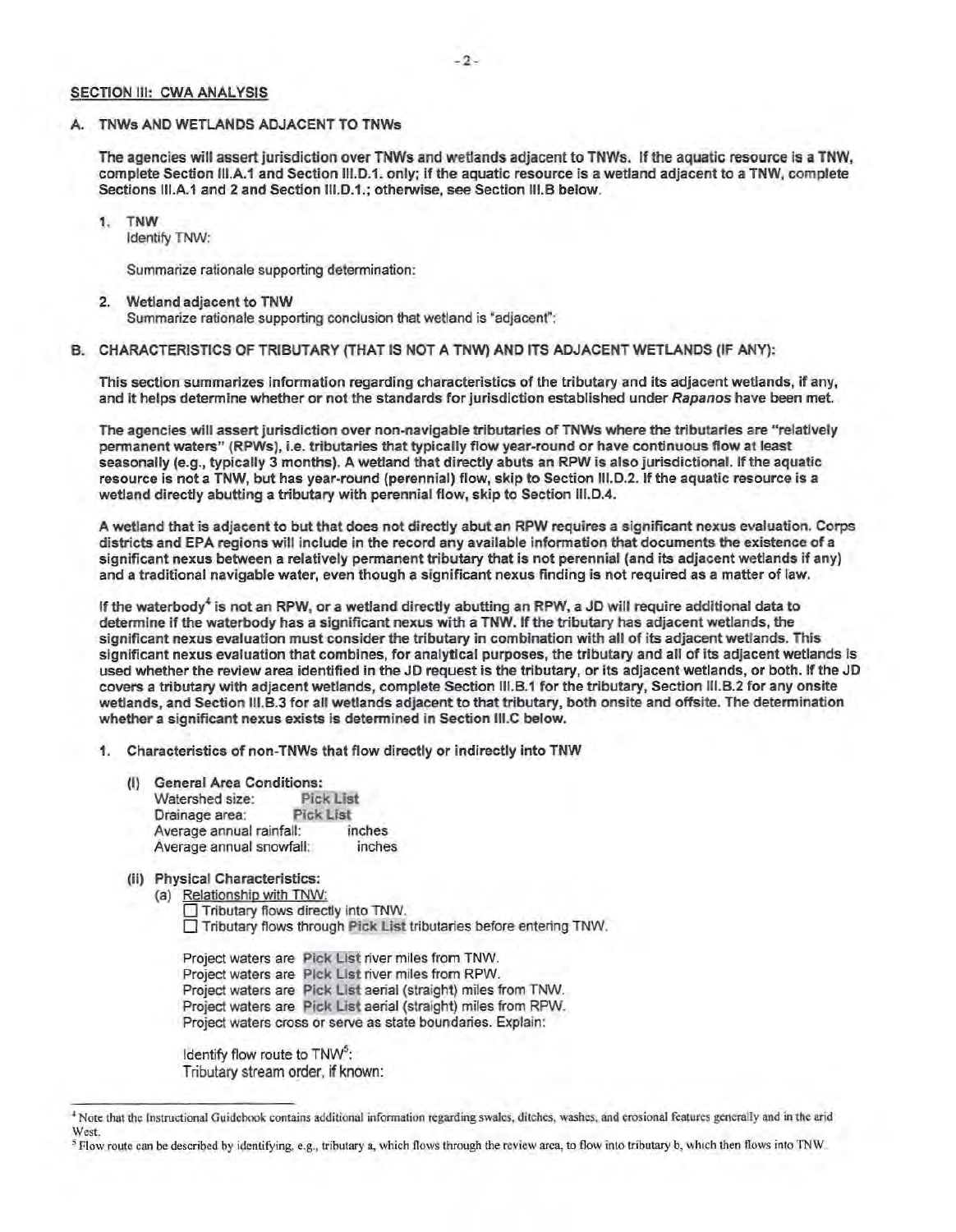|     | (b) General Tributary Characteristics (check all that apply):<br>Tributary is:<br>Natural<br>Artificial (man-made). Explain:<br>Manipulated (man-altered). Explain:                                                                                                                                                                                                                                                                                                                                                                                                                                                                                                               |
|-----|-----------------------------------------------------------------------------------------------------------------------------------------------------------------------------------------------------------------------------------------------------------------------------------------------------------------------------------------------------------------------------------------------------------------------------------------------------------------------------------------------------------------------------------------------------------------------------------------------------------------------------------------------------------------------------------|
|     | Tributary properties with respect to top of bank (estimate):<br>Average width:<br>feet<br>Average depth:<br>feet<br>Average side slopes: Pick List.                                                                                                                                                                                                                                                                                                                                                                                                                                                                                                                               |
|     | Primary tributary substrate composition (check all that apply):<br>Silts<br>$\Box$ Sands<br>Concrete<br>Cobbles<br>Gravel<br>Muck<br>Bedrock<br>Vegetation. Type/% cover:<br>Other. Explain:                                                                                                                                                                                                                                                                                                                                                                                                                                                                                      |
|     | Tributary condition/stability [e.g., highly eroding, sloughing banks]. Explain:<br>Presence of run/riffle/pool complexes. Explain:<br>Tributary geometry: Pick List<br>Tributary gradient (approximate average slope):<br>$\frac{9}{6}$                                                                                                                                                                                                                                                                                                                                                                                                                                           |
| (c) | Flow:<br>Tributary provides for: Pick List<br>Estimate average number of flow events in review area/year: Pick List<br>Describe flow regime:<br>Other information on duration and volume:                                                                                                                                                                                                                                                                                                                                                                                                                                                                                         |
|     | Surface flow is: Pick List. Characteristics:                                                                                                                                                                                                                                                                                                                                                                                                                                                                                                                                                                                                                                      |
|     | Subsurface flow: Pick List. Explain findings:<br>$\Box$ Dye (or other) test performed:                                                                                                                                                                                                                                                                                                                                                                                                                                                                                                                                                                                            |
|     | Tributary has (check all that apply):<br><b>Bed and banks</b><br>$\Box$ OHWM <sup>6</sup> (check all indicators that apply):<br>clear, natural line impressed on the bank<br>$\Box$ the presence of litter and debris<br>changes in the character of soil<br>destruction of terrestrial vegetation<br>$\Box$ shelving<br>$\Box$ the presence of wrack line<br>vegetation matted down, bent, or absent<br>$\Box$ sediment sorting<br>leaf litter disturbed or washed away<br>scour<br>sediment deposition<br>multiple observed or predicted flow events<br>water staining<br>abrupt change in plant community<br>$\Box$ other (list):<br>Discontinuous OHWM. <sup>7</sup> Explain: |
|     | If factors other than the OHWM were used to determine lateral extent of CWA jurisdiction (check all that                                                                                                                                                                                                                                                                                                                                                                                                                                                                                                                                                                          |
|     | High Tide Line indicated by:<br>Mean High Water Mark indicated by:<br>oil or scum line along shore objects<br>$\Box$ survey to available datum;<br>$\Box$ fine shell or debris deposits (foreshore)<br>$\Box$ physical markings;<br>vegetation lines/changes in vegetation types.<br>physical markings/characteristics<br>$\Box$ tidal gauges<br>other (list):                                                                                                                                                                                                                                                                                                                    |
|     | (iii) Chemical Characteristics:<br>Characterize tributary (e.g., water color is clear, discolored, oily film; water quality; general watershed<br>characteristics, etc.). Explain:<br>Identify specific pollutants, if known:                                                                                                                                                                                                                                                                                                                                                                                                                                                     |

apply):

<sup>&</sup>lt;sup>6</sup>A natural or man-made discontinuity in the OHWM does not necessarily sever jurisdiction (e.g., where the stream temporarily flows underground, or where the OHWM has been removed by development or agricultural practices)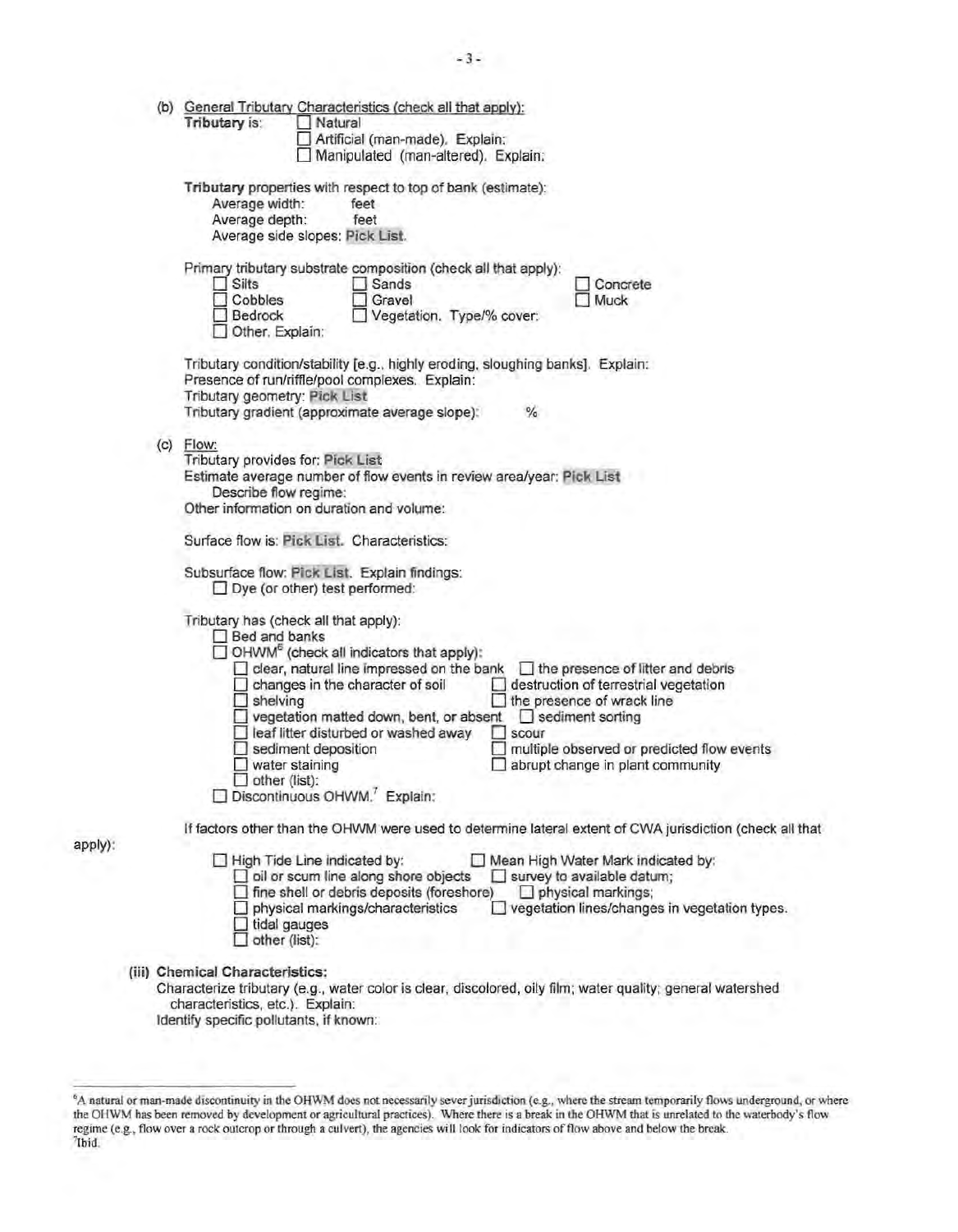- (iv) Biological Characteristics. Channel supports (check all that apply):
	- 0 Riparian corridor. Characteristics (type, average width):
	- 0 Wetland fringe. Characteristics:
	- $\Box$  Habitat for:
		- $\Box$  Federally Listed species. Explain findings:
		- 0 Fish/spawn areas. Explain findings:
		- $\Box$  Other environmentally-sensitive species. Explain findings:
		- $\Box$  Aquatic/wildlife diversity. Explain findings:
- 2. Characteristics of wetlands adjacent to non-TNW that flow directly or indirectly into TNW
	- (i) Physical Characteristics:
		- (a) General Wetland Characteristics: Properties: Wetland size: acres Wetland type. Explain:
			- Wetland quality. Explain:

Project wetlands cross or serve as state boundaries. Explain:

(b) General Flow Relationship with Non-TNW: Flow is: Pick List. Explain:

Surface flow is: Pick List Characteristics:

- Subsurface flow: Pick List. Explain findings:  $\Box$  Dye (or other) test performed:
- Wetland Adjacency Determination with Non-TNW:
	- $\Box$  Directly abutting
	- $\Box$  Not directly abutting
		- Discrete wetland hydrologic connection. Explain:
		- **Ecological connection.** Explain:
		- **D** Separated by berm/barrier. Explain:
- (d) Proximity (Relationship) to TNW Project wetlands are Pick List river miles from TNW. Project waters are Pick List aerial (straight) miles from TNW. Flow is from: Pick List. Estimate approximate location of wetland as within the Pick List floodplain.
- (ii) Chemical Characteristics:

Characterize wetland system (e.g., water color is clear, brown, oil film on surface; water quality; general watershed characteristics; etc.). Explain: Identify specific pollutants, if known:

# (iii) Biological Characteristics. Wetland supports (check all that apply):

- Riparian buffer. Characteristics (type, average width):
- D Vegetation type/percent cover. Explain:
- □ Habitat for:
	- **D** Federally Listed species. Explain findings:
	- 0 Fish/spawn areas. Explain findings:
	- $\Box$  Other environmentally-sensitive species. Explain findings:
	- 0 Aquatic/wildlife diversity. Explain findings:
- 3. Characteristics of all wetlands adjacent to the tributary (if any)

All wetland(s) being considered in the cumulative analysis: Pick List

Approximately acres in total are being considered in the cumulative analysis.

For each wetland, specify the following:

Directly abuts? (Y/N) Size (in acres) Directly abuts? (Y/N) Size (in acres)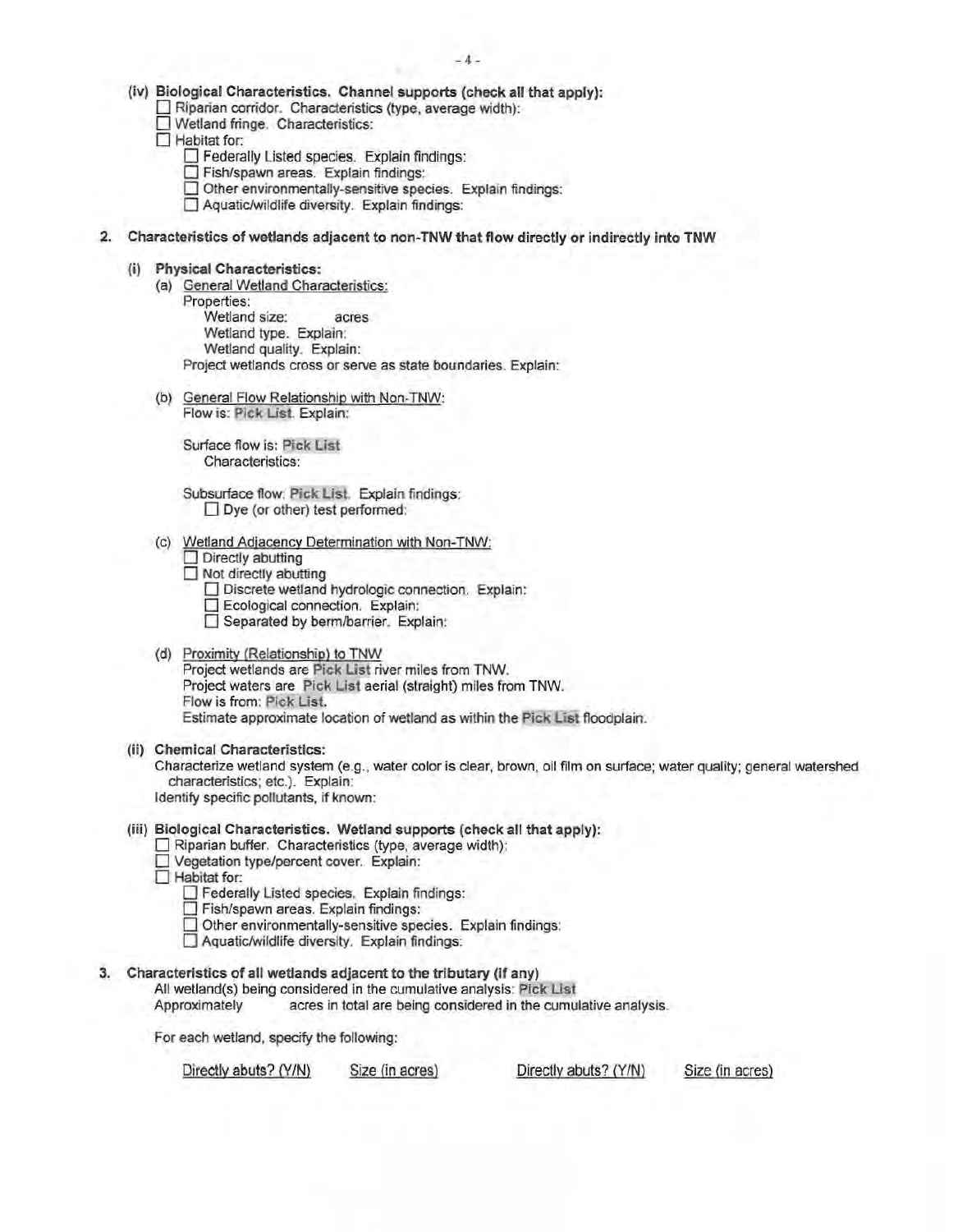Summarize overall biological, chemical and physical functions being performed:

## C. SIGNIFICANT NEXUS DETERMINATION

A significant nexus analysis will assess the flow characteristics and functions of the tributary itself and the functions perfonned by any wetlands adjacent to the tributary to detennine if they significantly affect the chemical, physical, and biological integrity of a TNW. For each of the following situations, a significant nexus exists if the tributary, in combination with all of its adjacent wetlands, has more than a speculative or insubstantial effect on the chemical, physical and/or biological integrity of a TNW. Considerations when evaluating significant nexus include, but are not limited to the volume, duration, and frequency of the flow of water in the tributary and its proximity to a TNW, and the functions perfonned by the tributary and all its adjacent wetlands. It is not appropriate to determine significant nexus based solely on any specific threshold of distance (e.g. between a tributary and its adjacent wetland or between a tributary and the TNW). Similarly, the fact an adjacent wetland lies within or outside of a floodplain is not solely determinative of significant nexus.

Draw connections between the features documented and the effects on the TNW, as identified in the Rapanos Guidance and discussed in the Instructional Guidebook. Factors to consider include, for example:

- Does the tributary, in combination with its adjacent wetlands (if any), have the capacity to carry pollutants or flood waters to TNWs, or to reduce the amount of pollutants or flood waters reaching a TNW?
- Does the tributary, in combination with its adjacent wetlands (if any), provide habitat and lifecycle support functions for fish and other species, such as feeding, nesting, spawning, or rearing young for species that are present in the TNW?
- Does the tributary, in combination with its adjacent wetlands (if any), have the capacity to transfer nutrients and organic carbon that support downstream foodwebs?
- Does the tributary, in combination with its adjacent wetlands (if any), have other relationships to the physical, chemical, or biological integrity of the TNW?

Note: the above list of considerations is not inclusive and other functions observed or known to occur should be documented below:

- 1. Significant nexus findings for non-RPW that has no adjacent wetlands and flows directly or indirectly into TNWs. Explain findings of presence or absence of significant nexus below, based on the tributary itself, then go to Section III.D:
- 2. Significant nexus findings for non-RPW and its adjacent wetlands, where the non-RPW flows directly or indirectly into TNWs. Explain findings of presence or absence of significant nexus below, based on the tributary in combination with all of its adjacent wetlands, then go to Section 111.D:
- 3. Significant nexus findings for wetlands adjacent to an RPW but that do not directly abut the RPW. Explain findings of presence or absence of significant nexus below, based on the tributary in combination with all of its adjacent wetlands, then go to Section III.D:
- D. DETERMINATIONS OF JURISDICTIONAL FINDINGS. THE SUBJECT WATERS/WETLANDS ARE (CHECK ALL THAT APPLY):
	- 1. TNWs and Adjacent Wetlands. Check all that apply and provide size estimates in review area: □ TNWs: linear feet, wide, Or acres.<br>□ Wetlands adiacent to TNWs: acres.  $\Box$  Wetlands adjacent to TNWs:
	- 2. RPWs that flow directly or indirectly into TNWs.
		- D Tributaries of TNWs where tributaries typically flow year-round are jurisdictional. Provide data and rationale indicating that tributary is perennial:
		- $\Box$  Tributaries of TNW where tributaries have continuous flow "seasonally" (e.g., typically three months each year) are jurisdictional. Data supporting this conclusion is provided at Section 111.B. Provide rationale indicating that tributary flows seasonally:

Provide estimates for jurisdictional waters in the review area (check all that apply):<br>  $\Box$  Tributary waters: linear feet wide.

- 0 Tributary waters: linear feet wide.
- Other non-wetland waters: acres.
	- Identify type(s) of waters:
- 3. Non-RPWs<sup>8</sup> that flow directly or indirectly into TNWs.

D Waterbody that is not a TNW or an RPW, but flows directly or indirectly into a TNW, and it has a significant nexus with a TNW is jurisdictional. Data supporting this conclusion is provided at Section 111.C.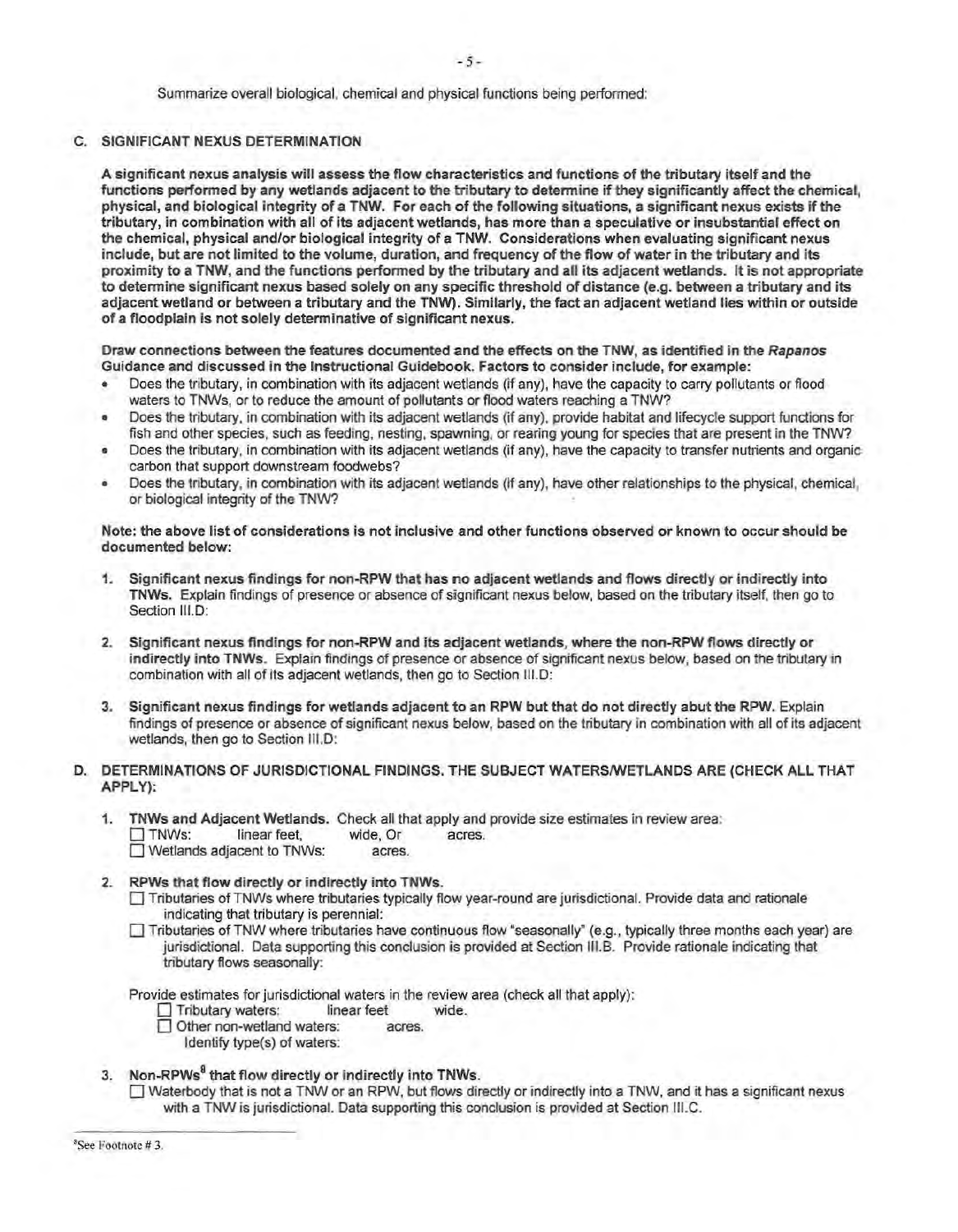Provide estimates for jurisdictional waters within the review area (check all that apply):

- $\Box$  Tributary waters: linear feet, wide.<br> $\Box$  Other non-wetland waters: acres.
- $\Box$  Other non-wetland waters:
	- Identify type(s) of waters:
- 4. Wetlands directly abutting an RPW that flow directly or indirectly into TNWs.
	- $\Box$  Wetlands directly abut RPW and thus are jurisdictional as adjacent wetlands.
		- D Wetlands directly abutting an RPW where tributaries typically flow year-round. Provide data and rationale indicating that tributary is perennial in Section 111.D.2, above. Provide rationale indicating that wetland is directly abutting an RPW:
		- 0 Wetlands directly abutting an RPW where tributaries typically flow "seasonally." Provide data indicating that tributary is seasonal in Section 111.B and rationale in Section 111.D.2, above. Provide rationale indicating that wetland is directly abutting an RPW:

Provide acreage estimates for jurisdictional wetlands in the review area: acres.

5. Wetlands adjacent to but not directly abutting an RPW that flow directly or indirectly into TNWs.  $\Box$  Wetlands that do not directly abut an RPW, but when considered in combination with the tributary to which they are adjacent and with similarly situated adjacent wetlands, have a significant nexus with a TNW are jurisidictional. Data supporting this conclusion is provided at Section 111.C.

Provide acreage estimates for jurisdictional wetlands in the review area: acres.

- 6. Wetlands adjacent to non-RPWs that flow directly or indirectly into TNWs.
	- $\Box$  Wetlands adjacent to such waters, and have when considered in combination with the tributary to which they are adjacent and with similarly situated adjacent wetlands, have a significant nexus with a TNW are jurisdictional. Data supporting this conclusion is provided at Section 111.C.

Provide estimates for jurisdictional wetlands in the review area: acres.

7. Impoundments of jurisdictional waters.<sup>9</sup>

As a general rule, the impoundment of a jurisdictional tributary remains jurisdictional.

- □ Demonstrate that impoundment was created from "waters of the U.S.," or
- $\Box$  Demonstrate that water meets the criteria for one of the categories presented above (1-6), or
- $\Box$  Demonstrate that water is isolated with a nexus to commerce (see E below).
- E. ISOLATED [INTERSTATE OR INTRA-STATE] WATERS, INCLUDING ISOLATED WETLANDS, THE USE, DEGRADATION OR DESTRUCTION OF WHICH COULD AFFECT INTERSTATE COMMERCE, INCLUDING ANY SUCH WATERS (CHECK ALL THAT APPLY):<sup>10</sup>
	- D which are or could be used by interstate or foreign travelers for recreational or other purposes.
	- 0 from which fish or shellfish are or could be taken and sold in interstate or foreign commerce.
	- $\Box$  which are or could be used for industrial purposes by industries in interstate commerce.
	- D Interstate isolated waters. Explain:
	- Other factors. Explain:

#### Identify water body and summarize rationale supporting determination:

Provide estimates for jurisdictional waters in the review area (check all that apply):

**D** Tributary waters: linear feet, wide.

Other non-wetland waters: acres.

- Identify type{s) of waters:
- D Wetlands: acres.
- F. NON-JURISDICTIONAL WATERS, INCLUDING WETLANDS (CHECK ALL THAT APPLY):
	- $\Box$  If potential wetlands were assessed within the review area, these areas did not meet the criteria in the 1987 Corps of Engineers Wetland Delineation Manual and/or appropriate Regional Supplements.

<sup>&</sup>lt;sup>9</sup> To complete the analysis refer to the key in Section III.D.6 of the Instructional Guidebook.

<sup>&</sup>lt;sup>10</sup> Prior to asserting or declining CWA jurisdiction based solely on this category, Corps Districts will elevate the action to Corps and EPA HQ for review consistent with the process described in the Corps/EPA Memorandum Regarding CWA Act Jurisdiction Following Rapanos.